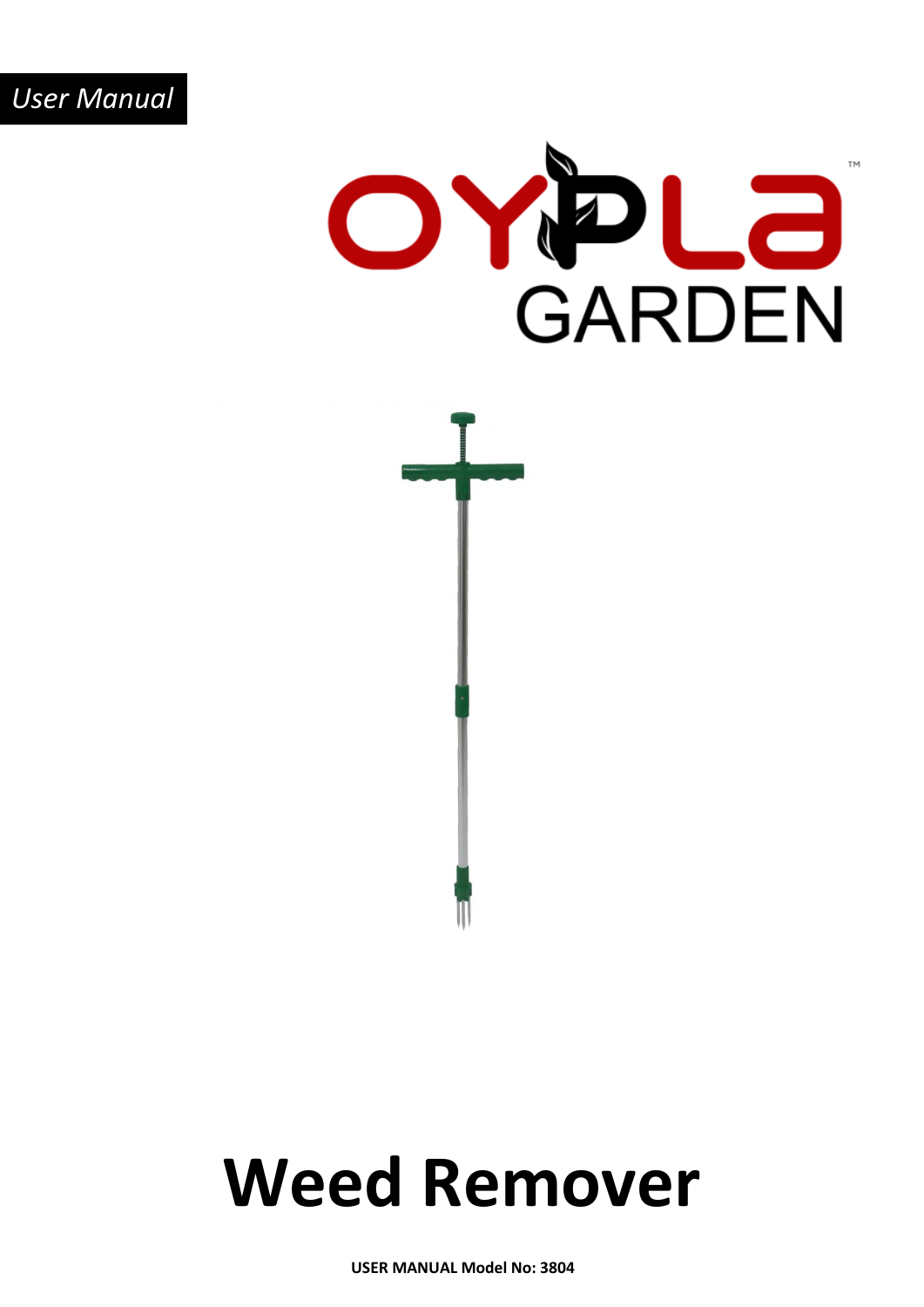# **Safety Instructions**

#### **Notice: Ensure you read and fully understand instructions before use**

While every attempt is made to ensure the highest degree of protection in all equipment, we cannot guarantee freedom from injury. The user assumes all risk of injury due to use. All merchandise is sold on this condition, which no representative of the company can waive or change.

- Make sure all fastenings are tightly in place and that everything is in order before using the product. This should be checked periodically by an adult.
- Do not discard any of the packaging until you have checked that you have all of the parts and fittings required.
- This product is not a toy, and is only to be used for its designated purpose.
- Do not carry out alterations or modifications to this product.
- Clean only with a damp cloth. Do not use strong industrial cleaning substances or abrasive materials as these will damage the product.
- This product is intended for outdoor use only.
- If the product is damaged, or has any defects please contact [cservice@oypla.com.](mailto:cservice@oypla.com)

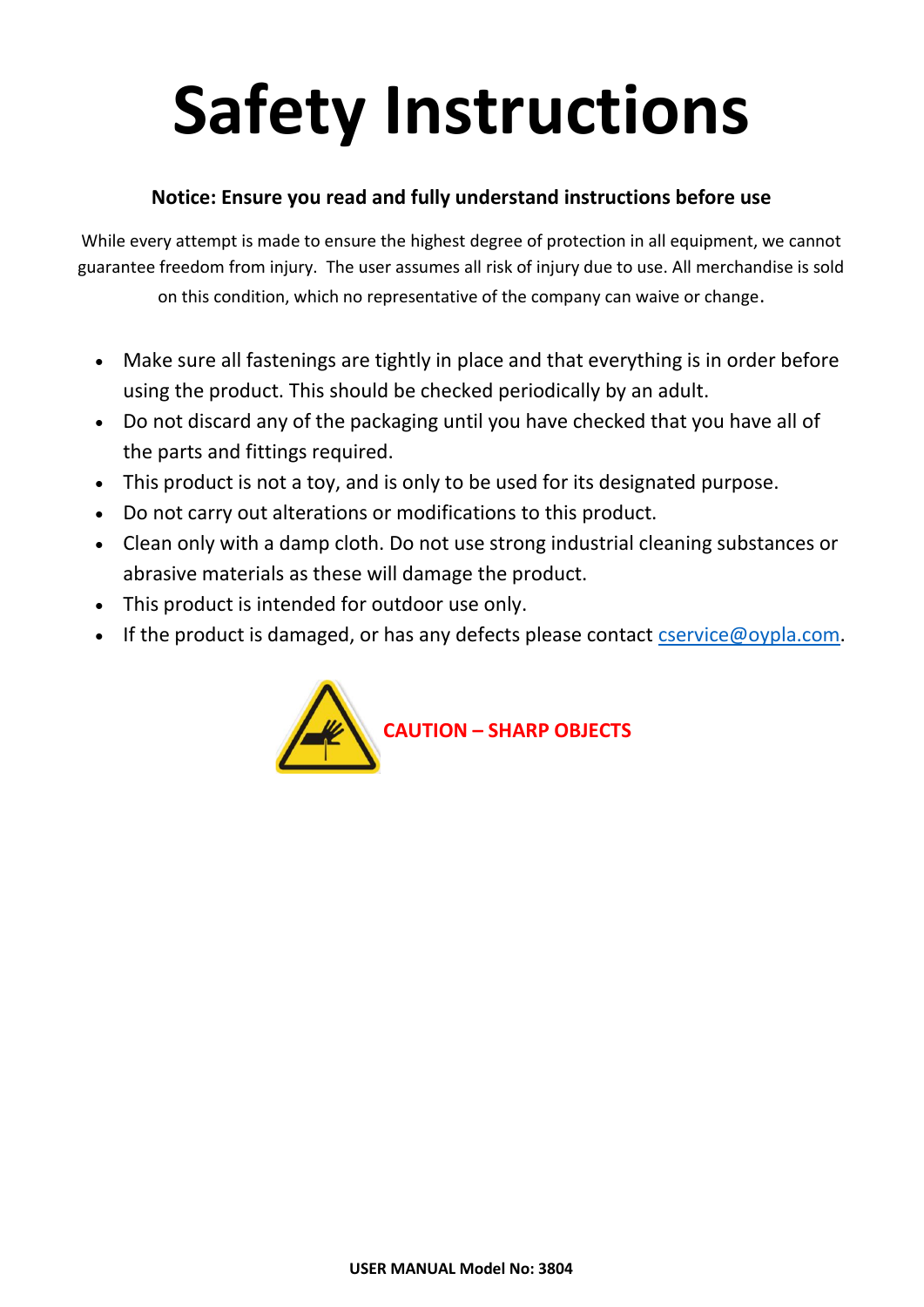## **Assembly Instructions**

### **Parts List:**

## **If you are missing any of the below parts please contact [cservice@oypla.com](mailto:cservice@oypla.com)**

Please be aware that you will be referring to this parts list throughout the assembly process.



|                   |                                             | A: T-Shaped Handle B: 3 Prong Tube C: Slotted Ejector Tube D: X2 Ejector Tubes |                          |
|-------------------|---------------------------------------------|--------------------------------------------------------------------------------|--------------------------|
| <b>E</b> : Spring | <b>F:</b> Rounded Cap <b>G:</b> Ejector Cap |                                                                                | <b>H:</b> Plastic Sleeve |
| I: 1"L Screw      | <b>J:</b> Hex Nut                           | <b>K</b> : $(x2)$ %" L Screws                                                  |                          |